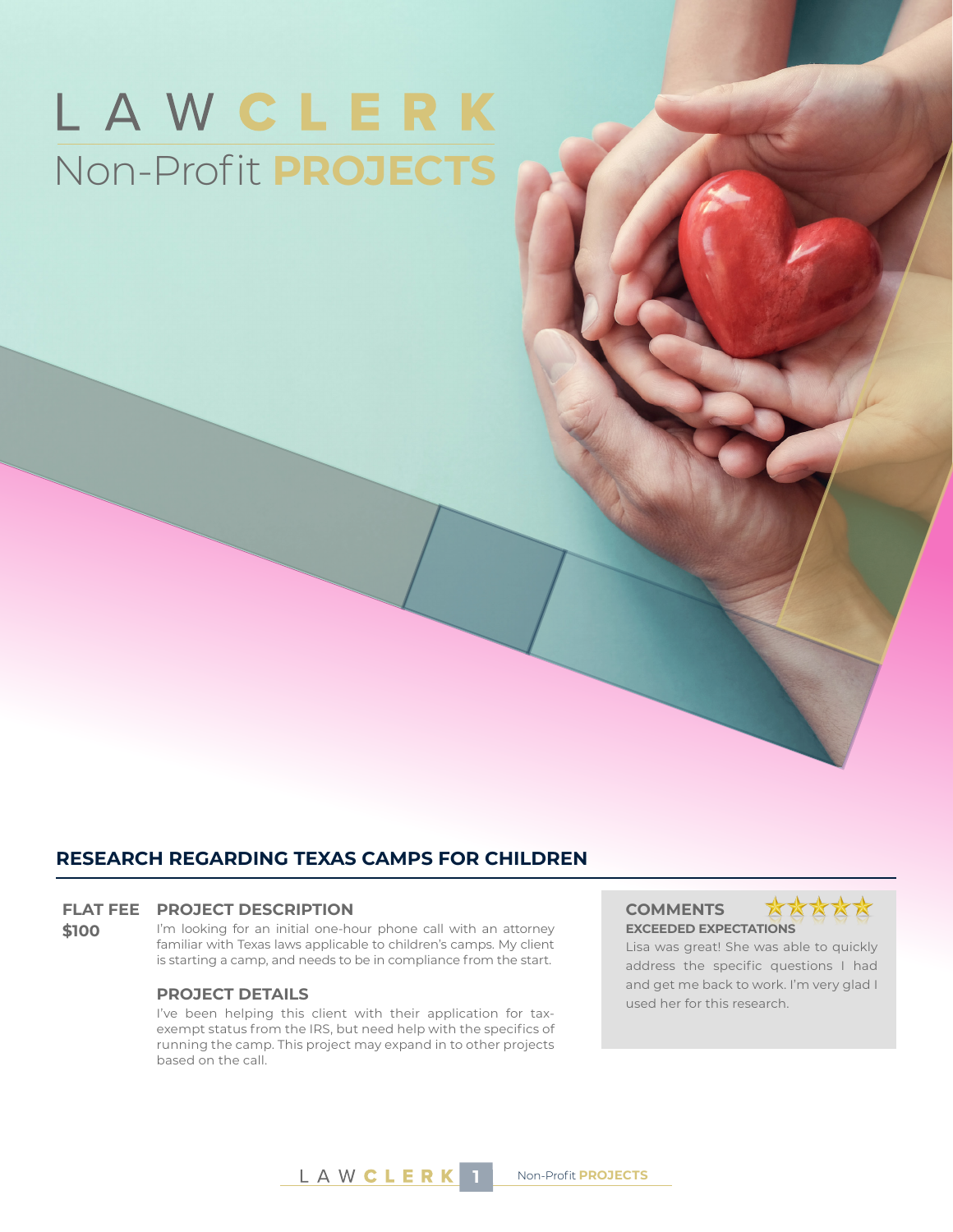#### **FLAT FEE PROJECT DESCRIPTION COMMENTS**

**\$300** A member (client), a for profit entity, is starting a website from which to collect donations for a local charity, which is a non-profit. Two thirds of donations will go to the charity. One third will go to the website host for hosting and other administrative expenses.

Need a disclaimer for the website.

See project description.

# **EXCEEDED EXPECTATIONS**



Kimberly provided me with a high quality work product. I was very pleased with her performance. She communicated well, asked good questions and timely submitted her draft.

**PROJECT DETAILS I** hope to work with her again.

### **501(C)(3) PREPARATION**

#### **FLAT FEE PROJECT DESCRIPTION COMMENTS**

**\$250** You did a great job on the last project and I was impressed with turn-around. Could you do something similar for formation of a nonprofit corporation? I will give you all of the information as well as examples of a nearly identical project we recently did.

> It involves prepping bylaws and articles for filing with the Maine SOS, an SS-4 for us to get an EIN, a 1023-EZ checklist, conflict policy and disclosure form - all based on prior firm models.

> Nonprofit to have no members, board of up to 5 directors, self perpetuating board as in model bylaws. Initially will have 4 directors whose names and contact info are in the file in an email from the client.

I can provide SS# and DOB for responsible party on SS-4.

#### **PROJECT DETAILS**

I will give you all of the information as well as examples of a nearly identical project we recently did.

It involves prepping bylaws and articles for filing with the Maine SOS, an SS-4 for us to get an EIN, a 1023-EZ checklist, conflict policy and disclosure form - all based on prior firm models.

I would like to send drafts to client for review Wed. night, in support of incorporation meeting to be held next week.

# **EXCEEDED EXPECTATIONS**



Great job producing multiple documents to my specs on a tight turn around. You saved me when I got slammed and had to do multiple things at once.

### **NON-PROFIT EMPLOYMENT GUIDANCE**

#### **FLAT FEE PROJECT DESCRIPTION COMMENTS**

**\$225** Need a "best practices" guide or checklist (with references to federal and state regulations) for the restructuring employment of an Oklahoma non-profit corporation. The Executive Director intends to eliminate certain positions effective July 1, and wants to make sure that the process is as neat as possible.

#### **PROJECT DETAILS**

Draft due Wed. 17, final due Wed. after that.

**XX EXCEEDED EXPECTATIONS** Very timely and thorough.



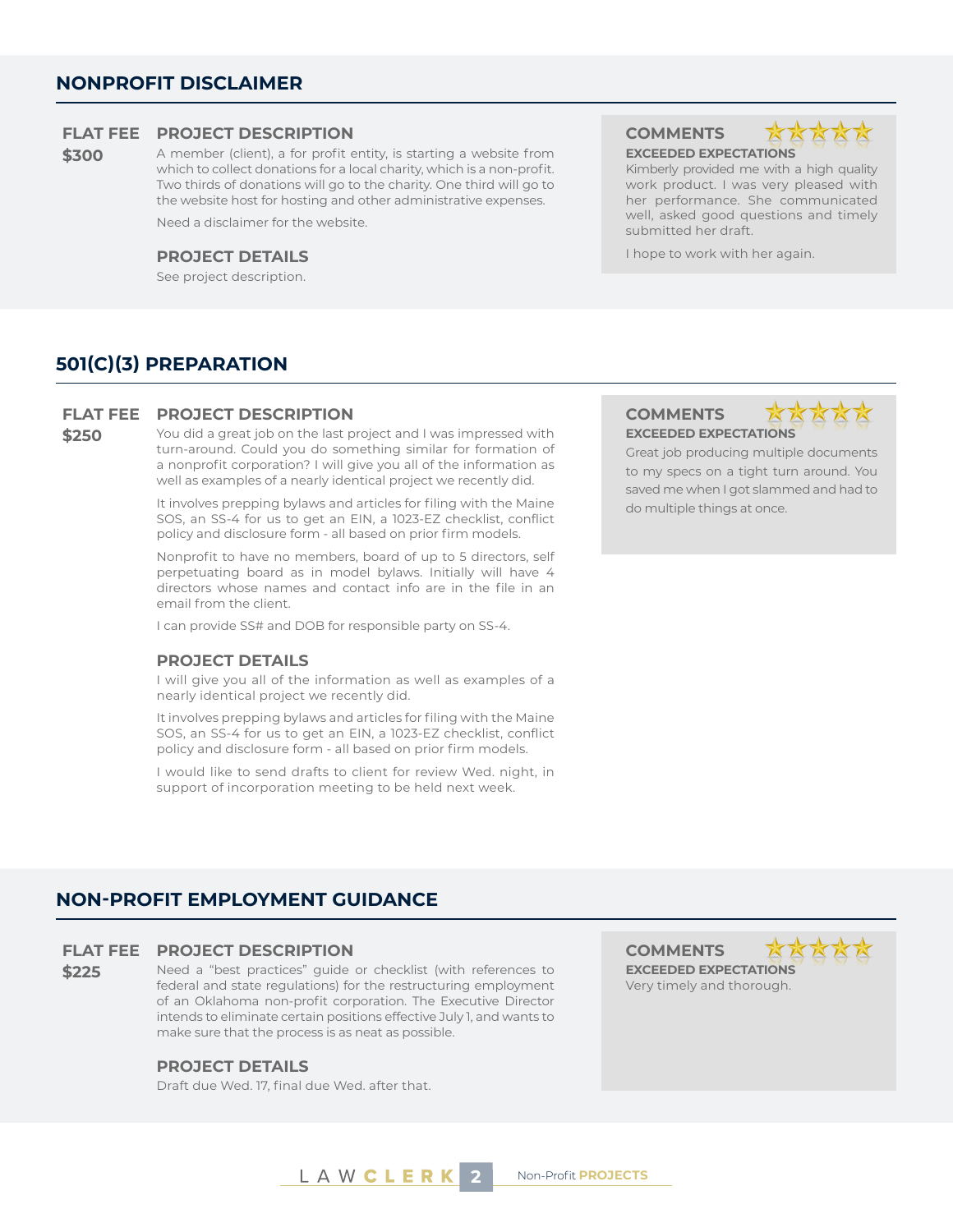### **EMPLOYEE STOCK OPTION PROGRAM (ESOP)**

#### **FLAT FEE PROJECT DESCRIPTION COMMENTS**

\$2,250 I have a client that requires a employee stock option plan to be drafted. More details to follow.

#### **PROJECT DETAILS**

The ESOP will be based on Delaware law. This is for an e-commerce company. The company has multiple employees, but the ESOP will be offered to only one (1) employee at first with the intention of offering an incentive to this employee to remain at the company since he is the key employee.

**EXCEEDED EXPECTATIONS**

Jenny was an absolute pleasure to work with. Her work product is meticulous and well-drafted. Not only did she get everything to me on time, but she was more than willing to speak with me to share her wealth of knowledge about incentive stock plans. She educated me on the subject and answered all my questions. She made me look like a rock star! Jenny goes above and beyond because she has a real passion for the subject matter. I can't wait to add her to my team for my next employment matter.

#### **SETTLEMENT OFFER LETTER**

#### **FLAT FEE PROJECT DESCRIPTION COMMENTS**

\$300 I need a settlement offer letter directed to the Special Compensation Fund on behalf of my client.

#### **PROJECT DETAILS**

- 1. Client was subject to a work comp claim. On the day when the worker was injured, they were uninsured. When an employer is uninsured the Special Compensation Fund is tapped for the claim. The Fund settled.
- 2. Now by law the SCF comes after Client for reimbursement plus attorneys fees and penalty for not being insured.
- 3. My client is 100% grant funded. They don't really have much cash that is not restricted to the use it was granted for. So they can't afford to pay the \$200+K that they are being asked to pay.
- 4. Please prepare a letter offering to pay reimbursement in the amount of \$5,000. \$500 down and \$75/mo for 59 mo.
- 5. We need to explain the circumstances of the nonprofit they are a neighborhood organization in one of the poorest areas of the city. They don't have individual gifts or unrestricted dollars that come in. They only have grant money. So although it looks like they have money based on their IRS 990 filings, that money cannot be used for anything other than the grant purpose and these funds are "restricted net assets" which can only be used for a particular purpose.
- 6. I'll upload the relevant documents. I have the petition for reimbursement from the SCF also, not scanned in yet, but you should be able to get started even without that.

**EXCEEDED EXPECTATIONS**



Greg is a delight to work with!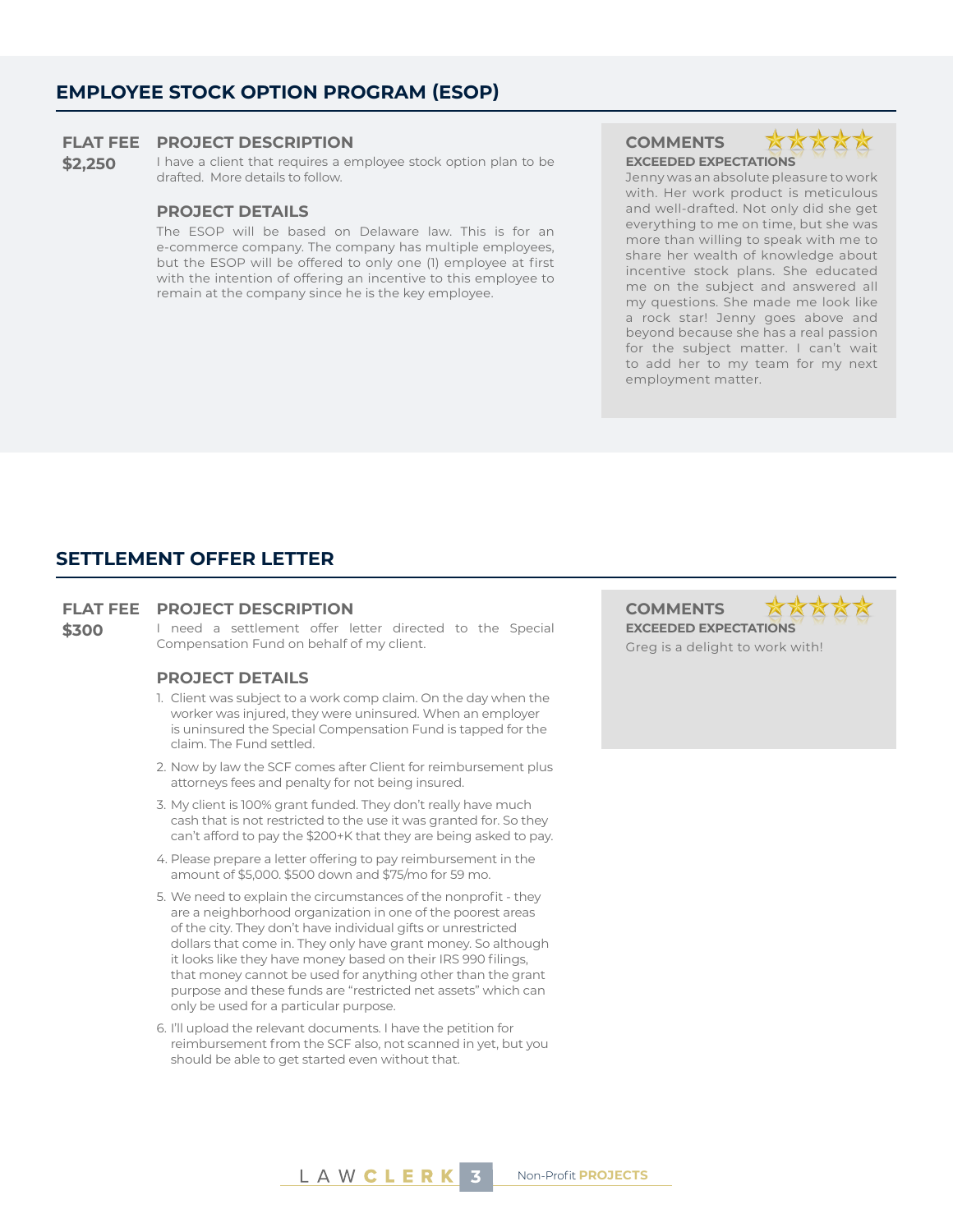#### **FLAT FEE PROJECT DESCRIPTION COMMENTS**

#### **\$100** I need a few quick things:

1. Job description reviewed (and any problems noted in a short list).

- 2. An offer letter for the position (I have a half drafted doc).
- 3. Short bullet list of documents the client must collect and retain.

4. A short checklist of "be sure you're doing this stuff".

#### **PROJECT DETAILS**

My client is a small association. They hired an Executive Director on a contractor basis and now would like to make that person an employee. I've conducted a salary survey for their documentation purposes to meet IRS exec comp rules. Now they need the job description reviewed (it looks ok to me but I'm not an employment lawyer) and an offer letter prepared.

The employee is an at will employee, 50% part time Executive Director. They offer no benefits of any kind. They also are not offering any paid time off (is that ok?) Bear in mind that Minneapolis has a municipal ordinance about safe and sick time. I sent a note verifying this employee does not work in the city of Minneapolis waiting on the response.

I'll upload the documents I have and hopefully you can craft the offer letter with a few fill in the blank pieces (I've sent my client a list of questions about start date, when checks are to be issued, etc.)

Please review the job description, I'm sorry I don't have a Word version. You can comment on the PDF directly or OCR it and create a word doc to use tracked changes. Your choice. If there are any issues that need to be fixed or things to be added please advise.

For the bullet lists I'd just like a simple checklist written in plain English that I can provide to the client since this is their first employee. The second list should be things like "use a payroll processor, get unemployment insurance, etc."

I will send over my standards for drafting and formatting shortly. Thanks.

**EXCEEDED EXPECTATIONS**

**XX** 

Nichole did a great job. She turned around high quality work in a short time window. I'd for sure hire her again!

### **COMMON LAW FORCE MAJEURE**

#### **FLAT FEE PROJECT DESCRIPTION COMMENTS**

**\$150** Basic research memo about force majeure in Minnesota. **EXCEEDED EXPECTATIONS**

#### **PROJECT DETAILS**

I have several clients who need to cancel out of contracts for upcoming events.

Some are further out in April / May (outside the current timeframe of Gov. Walz emergency shut down of public accommodations like bars and restaurants). I'd like to get a sense of the law in MN on force majeure including any common law remedies.

Many client contracts are silent and do not have a specific term. Yet one or both parties are unable to perform. But venue owners are trying to keep deposits, not refund full payments etc.

A basic summary of the state of the law in MN is what I need rather than applying to a certain set of facts. This doesn't have to be extensive, but anything about common law remedies is helpful - for when the clause is missing / contract is silent.

Please shepardize and include any relevant controlling cases (cites or PDF copies of the case is great).



Rachel is a great resource and I continue to utilize her for projects on a variety of topics.

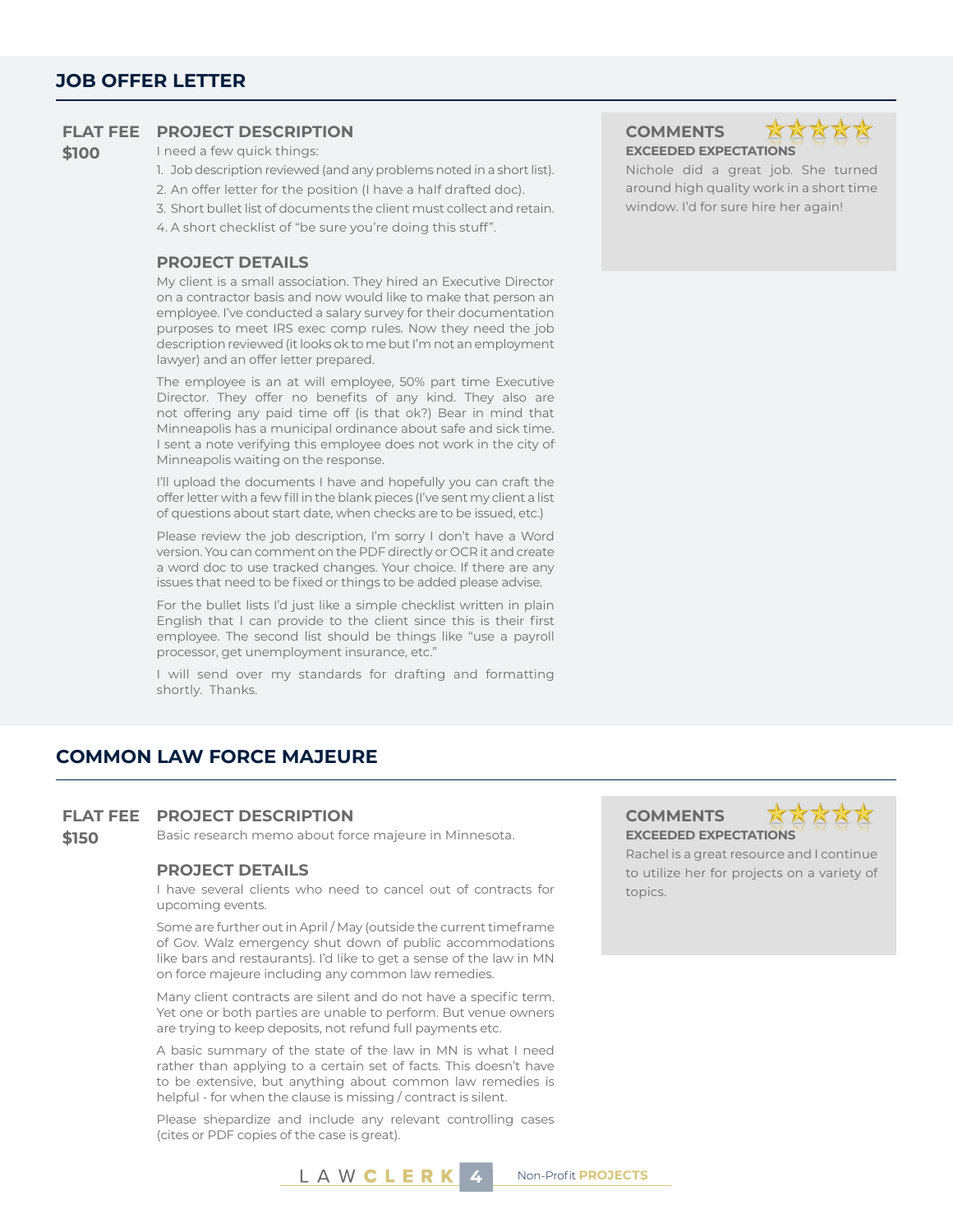#### **FLAT FEE PROJECT DESCRIPTION COMMENTS**

**\$150** 1. Review job description and note any problems in a short list.

- 2. Finish up the offer letter for the position (I have a half drafted letter uploaded that just needs a little work).
- 3. Short bullet list of documents the client must collect and retain.
- 4. A short checklist of "be sure you're doing this stuff" (please feel free to build on / reuse docs from last time).
- 5. Complete DOLI notice form for client to present after acceptance of offer.

#### **PROJECT DETAILS**

My client is a small neighborhood association. They hired an Executive Director some years ago and have not had good HR processes and are trying to improve. I've conducted a salary survey for their documentation purposes to meet IRS exec comp rules. Now they need the job description reviewed and an offer letter prepared.

The employee is an at will employee, full time Executive Director. They offer no benefits of any kind. They also are not offering any paid time off.

I'll upload the documents I have and hopefully you can craft the offer letter with a few fill in the blank pieces - if info is missing point it out with a tracked changes comment.

Please review the job description and use tracked changes. If there are any issues that need to be fixed or things to be added please edit / advise in comments.

Update checklists document I've provided from our last project as needed.

**EXCEEDED EXPECTATIONS**

I really enjoyed working with Kristen. She did a great job for me.

### **PERSONNEL POLICIES & PROCEDURES CREATION INTERVIEW**

#### **FLAT FEE PROJECT DESCRIPTION COMMENTS**

**\$375** Organizational Interview for Creating a Personnel Policies and Procedures Manual.

#### **PROJECT DETAILS**

Trying to create a system for interviewing nonprofit corporation clients who need a personnel policies and procedures manual. These organizations may have anywhere from 1 to 300 employees. They may have never had an comprehensive manual, or they may have a bunch of random policy documents that don't all hang together and its time to upgrade, and we may be making a new one from scratch and abandoning what they had before.

This project is to create a Word document interview of questions (including any if this, then that scenarios) for employers.

What would you need to know if you were creating the PPP manual? Build that interview - this will be the basis of (hopefully many) projects that will be outsourced to you or other team members.

Word document will ultimately be turned into a jotform online. Please be sure to indicate any conditional logic (if Yes, then ask that or don't ask all these other things, etc.) I don't need the Word doc to be fancy, just clear enough to build an online form from.

## **EXCEEDED EXPECTATIONS**



AmyAnn is fantastic to work with. She asks great questions and produces high quality work that needs little revision. She also has taken on my style requests as we've worked on subsequent projects. A++ :)

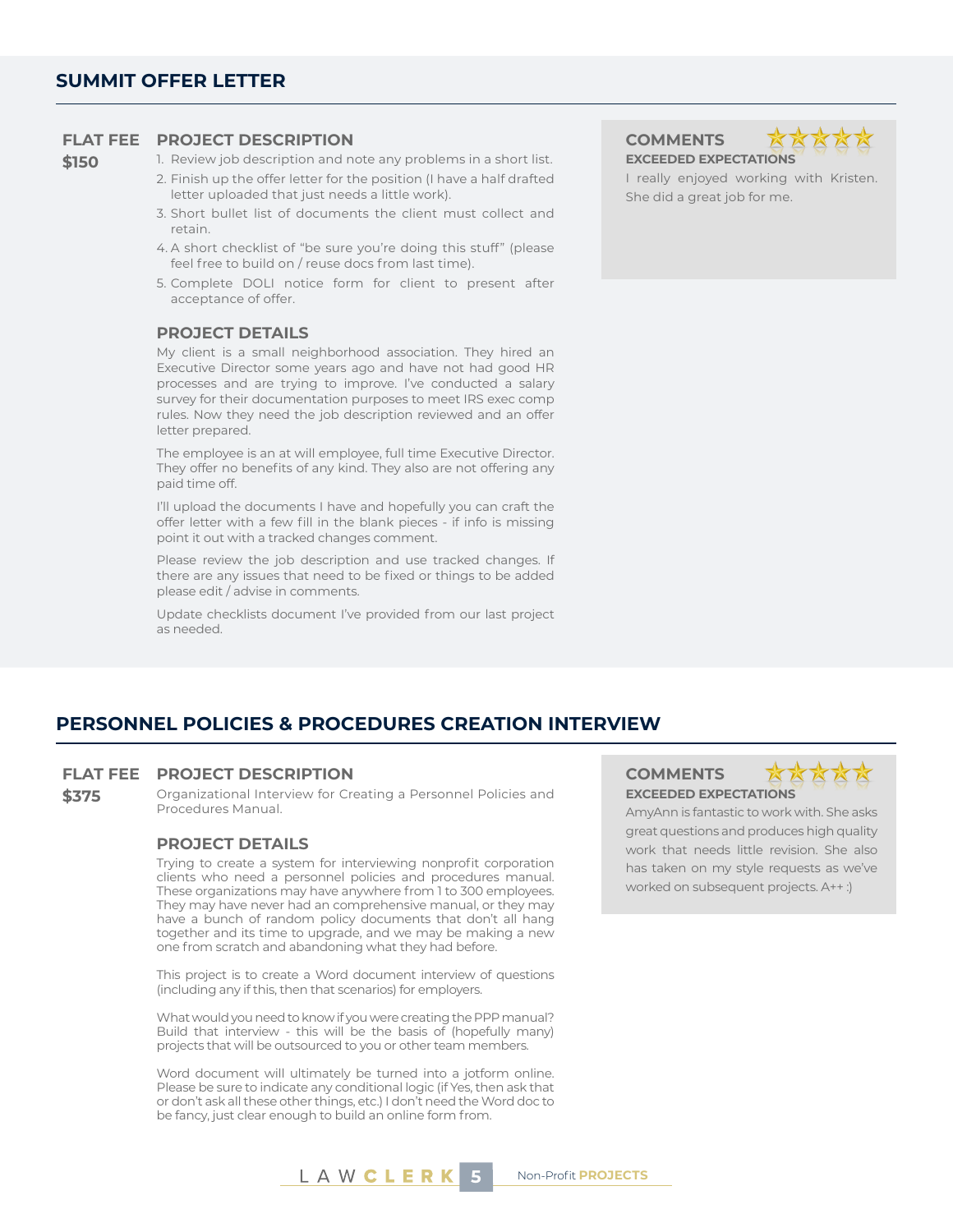### **DEMAND LETTER**

#### **FLAT FEE PROJECT DESCRIPTION COMMENTS**

**\$175** I need a demand letter to request a refund of monies paid to a venue for an event that is cancelled due to COVID-19 and state shutdown.

#### **PROJECT DETAILS**

My client is an all volunteer nonprofit group that celebrates swing dance. They contracted with the venue to host their annual dance event / conference. The event brings in at least 1/3rd of the client's gross revenue each year. They have contracted with this venue for several years.

My client decided to cancel their event because of COVID and impending government shelter in place orders which were coming down the pipeline.

My client has paid the owner in full to the tune of \$14,000 due to the payment schedule you'll see in the contract.

The venue owner refuses to return any of my clients money for the event. My client cannot refund tickets sold without this refund, let alone survive the rest of the year.

The venue owner and my client have had several discussions where the venue owner indicated she would refund their money. Now she is refusing to do so and has dragged out the conversation to the point that my client is willing to spend money to try and recover some of the funds.

The client has also already contracted with the venue owner for 2021. They paid a \$1,000 deposit on that contract. The client does not want to host their event with the venue in 2021 and wants their deposit on that contract back as well. (I will get a copy of that contract but you can expect it is nearly identical to the contract for 2020 that I'm uploading).

I'm attaching a summary of force majeure law that I had another Lawclerk prepare which may be useful to you here.

My client is willing to take the venue owner to conciliation court if necessary, but would prefer to settle this now.

They also have a large mailing list of attendees and others that they will be forced to communicate to about why they can't refund anybody's ticket sales. The owner stands to get some very bad press if she does not come around on this.

My client is willing to take a partial refund, but I don't want to get them less than they deserve either.

The venue owner should be entitled to seek disaster relief and not take it out on my client who's been operating in good faith.

I'd like the tone of the letter to be iron fist in a velvet glove. Meaning take a kind tone and be empathetic that this is a hard time for the venue owner and that we sympathize and also are being devastated by the loss of revenue from not having the event...but then make it clear that we expect to get a refund and are optimistic we can avoid the expense and time that comes with taking this to court...that sort of thing. Then make a reasonable offer allowing her to keep both \$1,000 deposits.

**EXCEEDED EXPECTATIONS**



Chris is great. I continue to go back to him again and again!